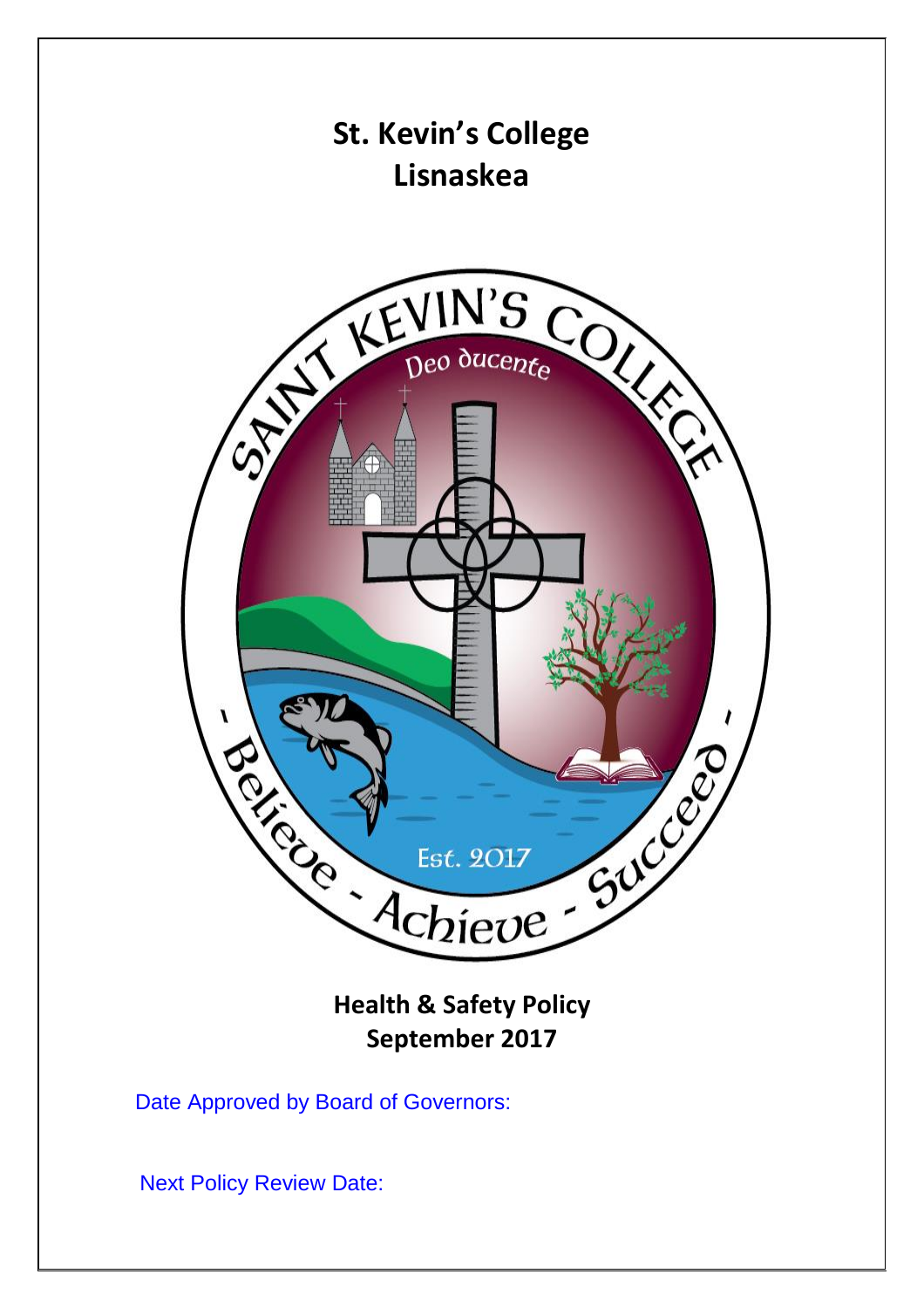# **1. General Policy Statement**

The Headteacher and governors of The St. Kevin's College believe that the health and safety of persons within the school is of paramount importance. The first requirement for maintaining high standards of health and safety is that everyone is vigilant and undertakes personal responsibility for their own health and safety and of others. In the special circumstances of a school it is also important that adults recognise their additional responsibility for modelling safe practice for young people. It is our intention to prevent accidents and occupational ill health and where possible eliminate hazards in the workplace.

It is the intent of the Headteacher and governors of the school to ensure that a safe and healthy workplace is provided and maintained for all our employees. This will include the provision of safe systems of work, safe plant and equipment and a safe access and egress to the premises. We will ensure that adequate information, instruction, training and supervision is provided to ensure that staff can carry out their work safely.

The Headteacher and governors will ensure that others who are affected by our activities are not subjected to risks to their health and safety. This will include pupils, visitors, parents, volunteers and contractors.

These responsibilities will be achieved by the establishment of an effective health and safety management system within the school. This will involve the implementation of arrangements for the effective planning, organisation, control, monitoring and review of preventative and protective measures. Alongside the responsibilities of the Headteacher and governors are the responsibilities of each person to reflect on good practice and contribute to the development of safe routines. The Headteacher and governors will also undertake to ensure compliance with policy and guidance produced by the Education Authority. In order to achieve this it is the responsibility of everyone to challenge directly any behaviour or practice which could lead to an unacceptable risk being suffered by anyone, to report such an occurrence and to follow up to ensure that action has been taken so that the occurrence is unlikely to occur again.

The Headteacher and governors will ensure that adequate resources are identified for health and safety. We believe that health and safety standards will be maintained only with the co-operation of all staff, pupils and visitors to the school.

We require all staff to comply fully with this policy. In addition we will ensure that all pupils, visitors and contractors are provided with the information they require to enable them to comply with this policy.

It is the intention of the Headteacher and governors that procedures to ensure relevant health and safety issues are embedded within the curriculum at all levels where appropriate.

The effectiveness of the policy will be regularly monitored to ensure that health and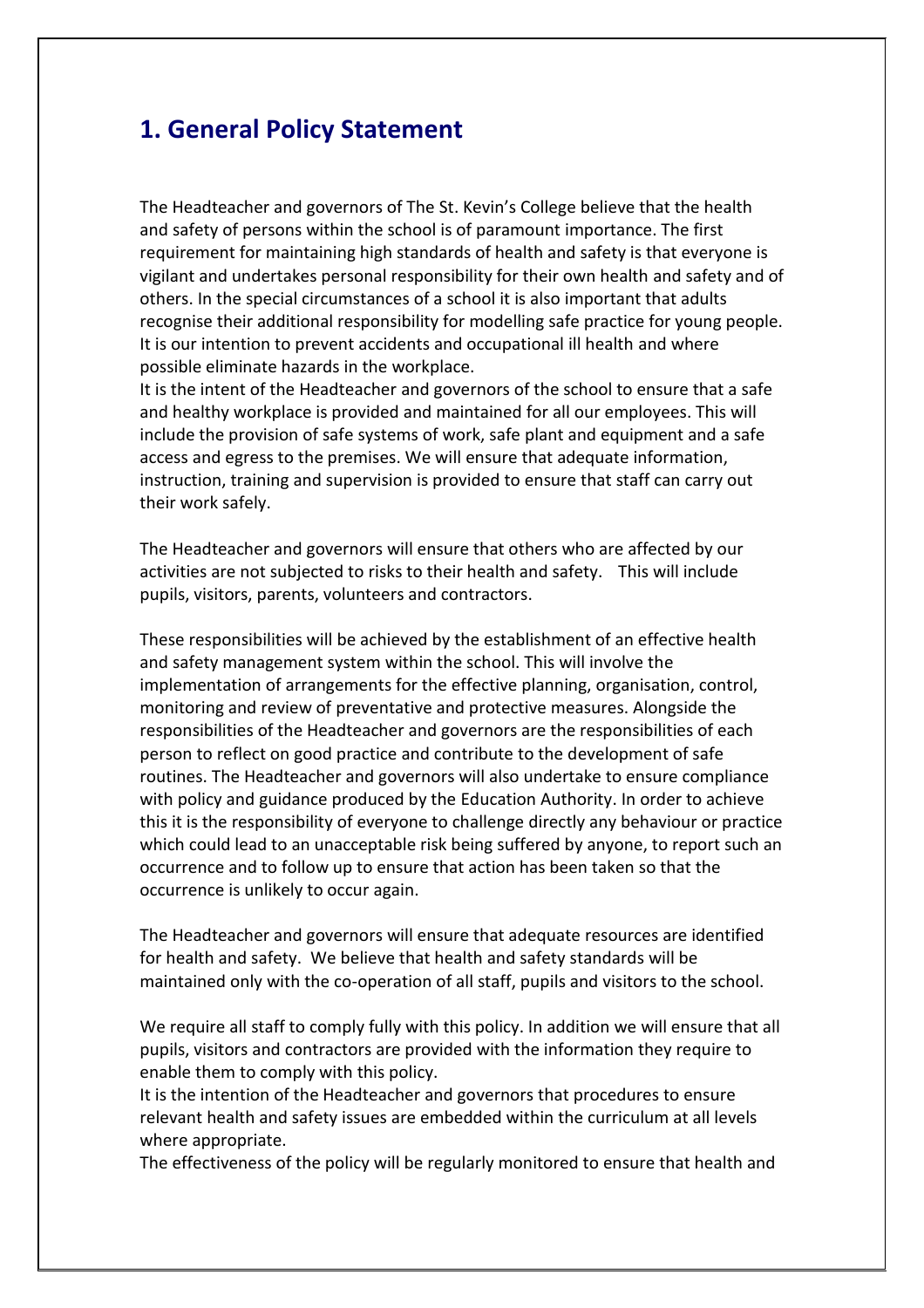safety arrangements are being implemented and that the people named in the policy are carrying out their duties. The policy will be reviewed annually and revised every 2 years (or as necessary).

# **School organisation to meet the requirements itemised under the General Policy Statement.**

Ultimately the responsibility for all School organisation and activity rests by definition, with the Headteacher. However all staff have a responsibility towards safety with the specific lines of delegation being set out as shown below.

# **3. Safety Responsibilities of Groups and Individual Members of Staff are as follows:**

#### **3.1 The Governing Body**

The Governing Body in its role as employer will ensure, so far as is reasonably practicable, the health and safety at work of employees and others (e.g. contractors, students, visitors) in accordance with Section 2 and 4 of the Health & Safety at Work Act 1974.

Teaching Assistants Governing Body Headteacher Vice Principal Teaching Staff Caretakers **Contractors** Cleaners **Technicians** 

In order to discharge this responsibility, the Governing Body will:

a. Ensure that all employees undertake regular health and safety training and will receive copies of all health and safety circulars. The Governors will also ensure that Education Authorities' Health and Safety Policy is complemented by the School's Health and Safety Policy and that these procedures are kept up-to-date and that positive arrangements are in place to ensure that all staff and pupils are aware of and comply with its contents;

b. ensure that the policy contains rigorous and comprehensive systems for active monitoring (auditing health and safety management systems, inspections, risk assessments) and reactive monitoring (accident/incident investigation) and rectifying identified faults within the school as outlined within EA policy and guidance; c. ensure, via reviewing risk assessments and inspection reports, that there is adequate provision both in staffing, facilities and resources to allow the school to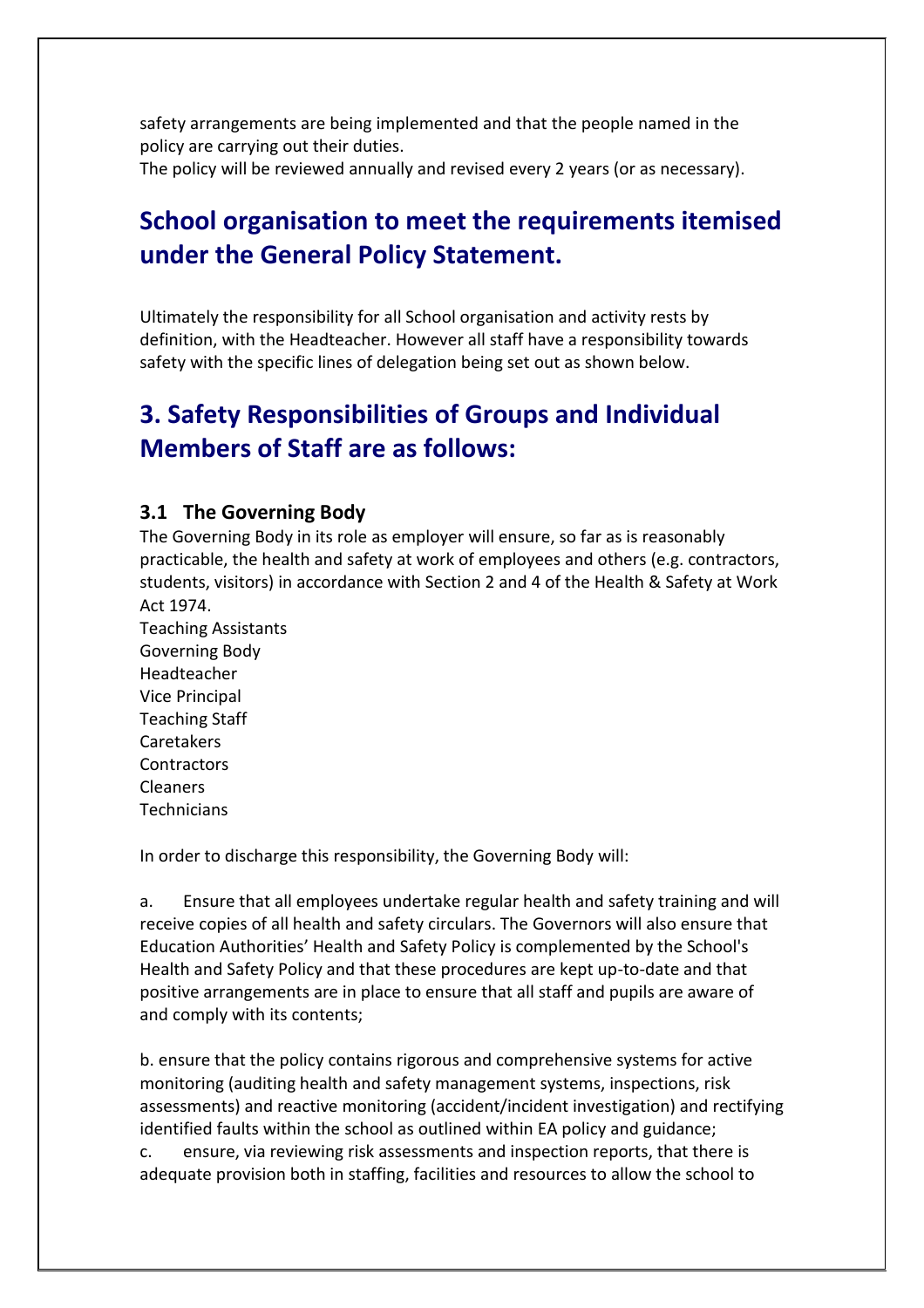meet both its legal and moral obligations with respect to health, safety and welfare;

d. nominate a Health and Safety Governor who will receive updates on the school development plan for health and safety at each meeting from the Health and Safety Co-ordinator (Head Teacher) in order to enable the Governing Body to monitor the adequacy of arrangements and take any action necessary;

e. to consider information, statistics and reports relating to health, safety and welfare

matters;

f. to consider and make recommendations regarding individual health and safety issues which have not been resolved at management level.

## **3.2 Headteacher**

The Headteacher has overall responsibility for safety policy, organisation and arrangements throughout the School and will:

a. provide liaison with the Inspectors: Department for Education and the Health and Safety Executive with regard to safety aspects;

b. budget for safety and health matters;

c. review the Health and Safety Policy annually and when significant changes occur within the organisation of the school;

d. develop, introduce, maintain and review safety management procedures to ensure the school complies with legislative requirements and good industry practice e.g. risk assessments including fire, display screen equipment and manual handling;

e. nominate specific staff with designated safety roles

f. chair the Health and Safety Committee, or nominate a member of senior management team to undertake this activity (if in place within school);

g. ensure that routine maintenance checks and inspections required by legislation of fixed service equipment, i.e. boilers, pressure vessels etc. are undertaken;

h. ensure the provision and maintenance of all 'fire' equipment, including the preparation and review of Fire Risk Assessments;

i. ensure health and safety issues associated with major building projects are complied with;

j. ensure that incidents, near misses and dangerous occurrences are reported using the

College's reporting system, minor injuries form or hazard reporting system, as appropriate;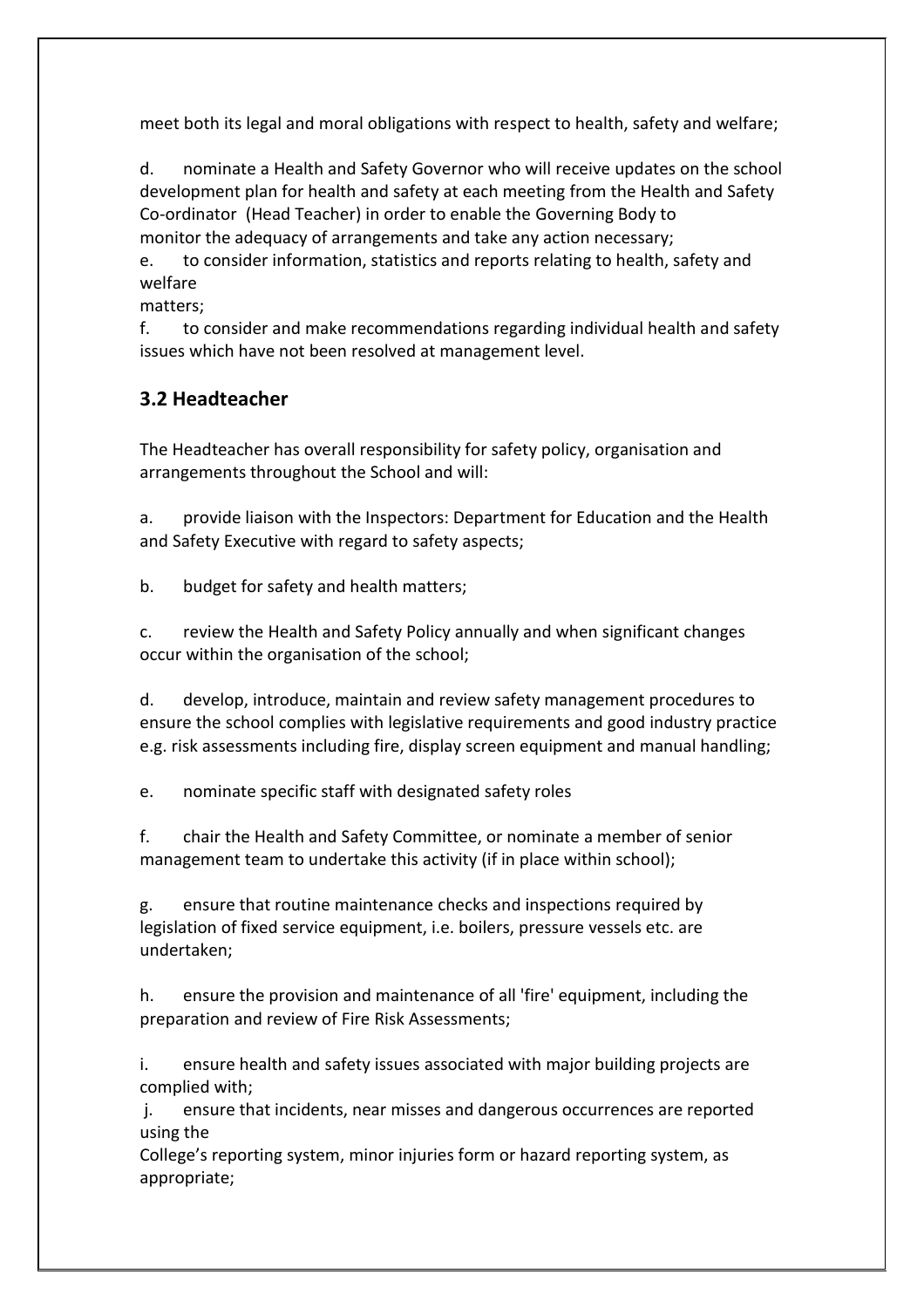k. to monitor incident trends to identify methods of reducing accidents;

l. to ensure the necessary records are maintained relating to accidents associated with the work of the school;

m. make an annual report on health and safety matters including buildings and safety management to the Governing Body;

n. safety procedures are developed and adhered to for operations carried out within the School by his/her staff and by outside contractors under his/her control;

o. ensure, in conjunction with Heads of Department, that health and safety is considered as an integral part of the curriculum and lesson planning;

p. ensure that departmental inspections are carried out at regular intervals and that necessary remedial action is carried out.

q. ensure that health and safety is considered as an integral part of teaching;

r. instigate appropriate disciplinary action where it is shown that staff have ignored or shown a disregard for health and safety matters outlined within the Safety Policy, School Codes of Conducts or health and safety legislation;

s. ensure that premises safety inspections are carried out at specified intervals e.g. monthly ,termly, recorded and that necessary remedial action is carried out;

t. ensure that health and safety is taken into account when considering any proposed or impending changes e.g. building works, room allocate or usage, etc.;

u. ensure that emergency procedures and fire evacuation practices are in place within the school;

v. investigate and advise on hazards and precautions;

w. have a general oversight of health and first aid matters;

x. monitor the general safety programme;

y. publicise safety matters;

v. ensure all full and part-time staff receive appropriate health and safety training at induction which must include emergency arrangements (i.e. first aid, fire and accident reporting), and specific sections of the Health and Safety Policy are discussed to ensure that new members of staff are aware of their responsibilities and any restricted tasks and activities;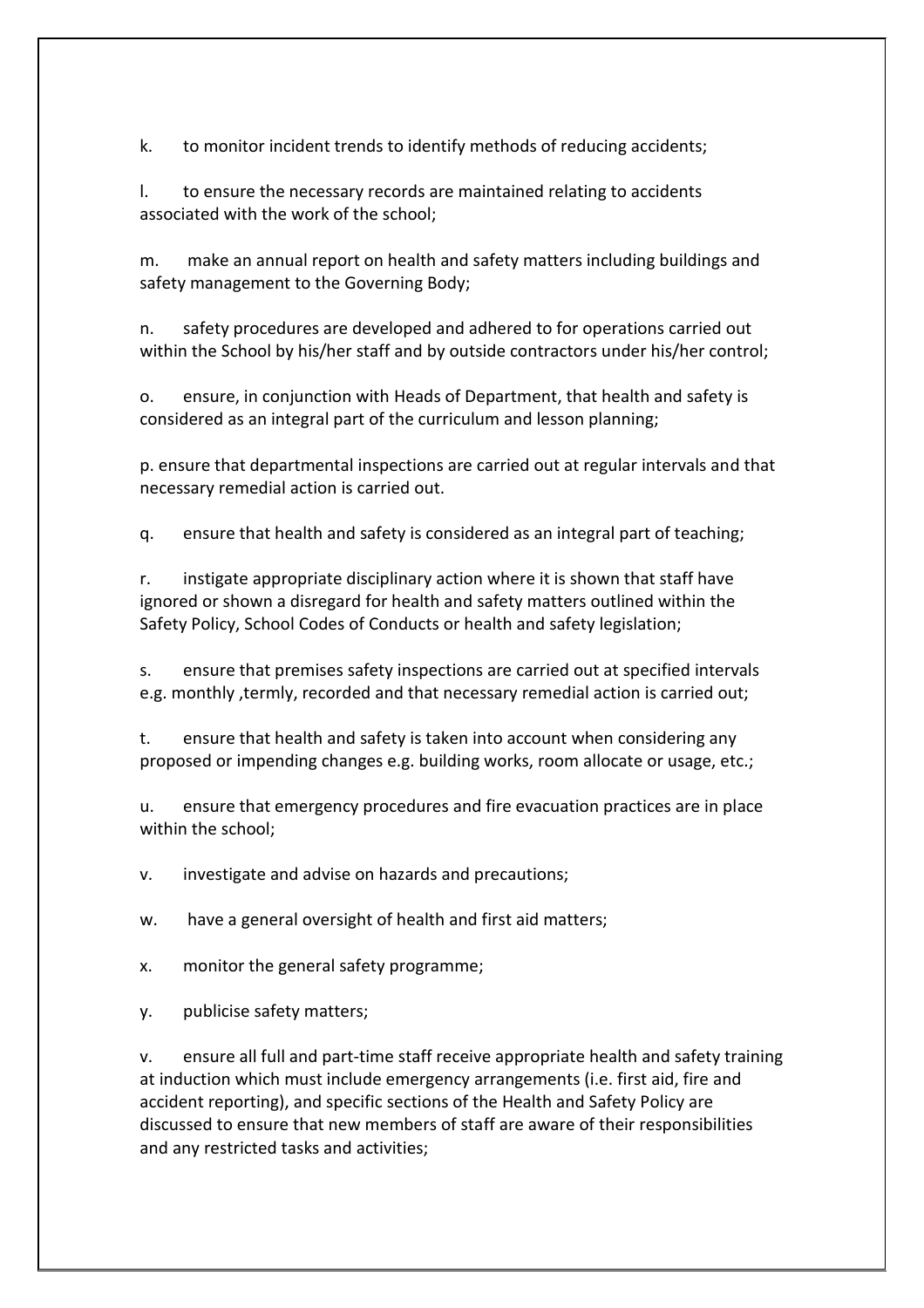w. to monitor student health records prior to entry and to report/advise Student Welfare of illnesses that need to be brought to the attention of specific staff (e.g. epilepsy);

x. ensure adequate numbers of staff are provided with appropriate training so that they may support the following management arrangements:

First aid;  $\triangleright$  Fire and emergency evacuation;  $\triangleright$  Risk assessments, including fire, display screen equipment, manual handling, substances and general risk assessments.

The Vice Principal will assume these duties in the absence of the Headteacher and has the authority to make and implement decisions throughout the school at any level if there is: immediate danger, or, dangerous practice, or breach of the law.

### **3.3 The Educational Visits Teacher will:**

a. be involved in educational visit management in order to ensure that the Colleges Offsite Activities and Educational Visits, Regulations and Guidelines are followed;

b. work with education visit staff to ensure that the aims of the educational visit are achievable and in line with those of the establishment;

c. after discussion with the Headteacher either approval or rejection will be issued;

d. ensure that all educational visits meet the College's requirements;

e. confirm that adequate risk assessments have been carried out;

f. support the Headteacher in the management of and evaluation of educational visits;

g. confirm the leadership of the group is appropriate, including the accompanying staff and volunteers.

h. Complete all relevant EA educational trips documentation is completed.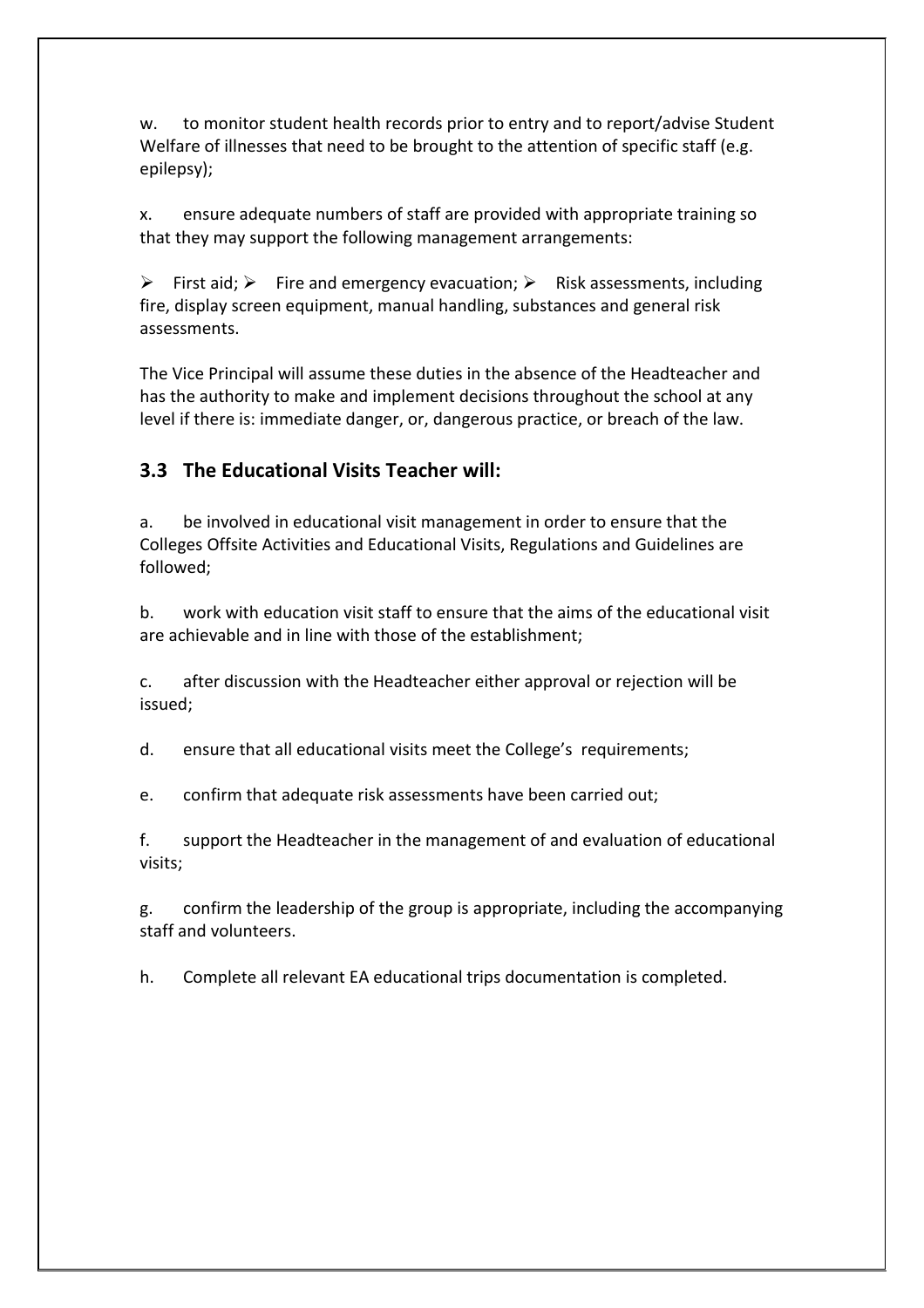### **3.4 Heads of Department**

Each Head of Department or Learning Co-ordinator is responsible to his or her line manager for the provision of safe working conditions for staff and students and in particular will:

a. prepare reports on safety matters for the Headteacher.

b. nominate, teachers responsible for particular classrooms, laboratories and workshops and the associated equipment;

c. notify The Headteacher of any proposed or impending changes affecting safety, health and welfare, in room allocation or usage;

d. ensure safety inspections of their designated areas are carried out and to ensure hazards identified from those inspections are rectified;

e. instigate and ensure that safety procedures are developed and adhered to for operations carried out within the section ensuring that these are in line with curriculum codes of practice e.g. Science, Design Technology, PE, etc.;

f. carry out or allocate the undertaking of risk assessments which include manual handling, COSHH, and to ensure details are documented and that appropriate action is carried out;

g. undertake a visual inspection of equipment prior to use and ensure that portable electrical equipment is tested on an annual basis;

h. ensure all accidents within the section are recorded in line with school policy and investigate reports of accidents and dangerous occurrences in his/her designated areas;

i. ensure equipment, including personal protection equipment, is maintained in a safe condition and that substances hazardous to health are stored in a safe place;

j. identify staff training and development requirements with reference to health and safety;

k. attend to defect reports and recommendations from the Headteacher;

l. budget for safety equipment for his/her designated areas;

m. circulate publicity relating to safety matters to staff within their control.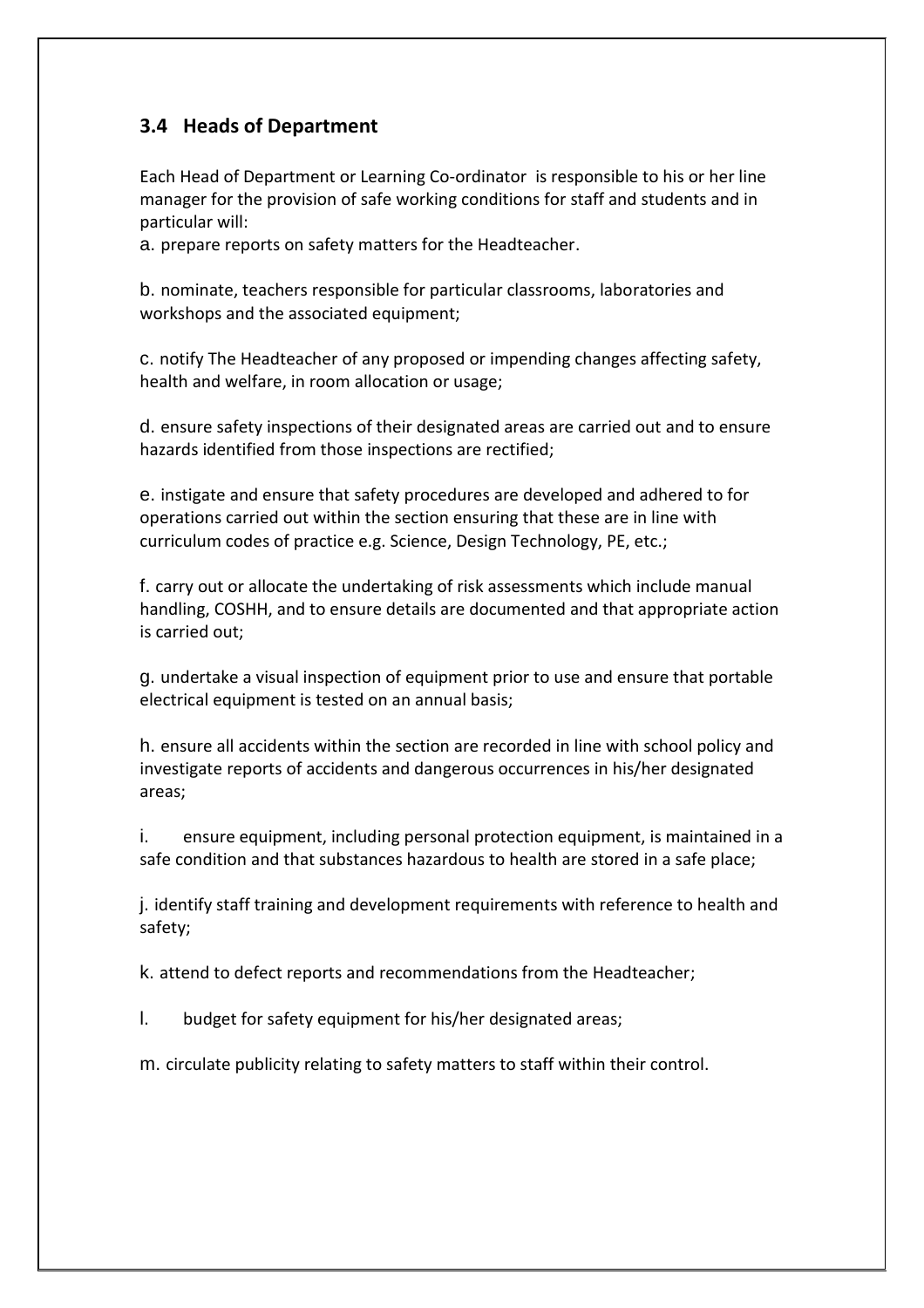### **3.5 Teachers**

Teachers are responsible to their HOD/LCO for the immediate safety of the students in his/her classroom, laboratory or workshop. Nominated teachers are responsible for particular classrooms, laboratories and workshops and their associated equipment and as such it is their responsibility to ensure that it is maintained to a high standard with respect to health and safety issues. Additionally, each teacher will:

a. undertake and implement risk assessments for specific activities and ensure that safe working procedures are followed personally;

b. give adequate safety information regarding the activity being undertaken prior to the activity commencing and during the activity as and when required;

c. ensure that special working procedures, protective clothing and equipment, etc. are provided and used where necessary;

d. ensure that clear instructions and warnings are given to pupils verbally as often as necessary;

e. ensure that the classroom and other areas are tidy and good housekeeping procedures are followed;

f. undertake a visual inspection of equipment prior to use and ensure that portable electrical equipment is tested on an annual basis;

g. report defects and make recommendations to their HOD where necessary;

h. ensure all accidents, incidents and near misses within the area of responsibility are recorded in line with the school policy.

### **3.6 Technician/Classroom Assistant**

The technician/classroom assistant is immediately responsible to the teacher whilst the class is in session, otherwise his/her line manager is The HOD or the SENCO Additionally, the technician/ classroom assistants will:

a. follow safe working procedures personally;

b. be familiar with the general and particular safety rules that apply to his/her area of work;

c. ensure that the classroom and other areas are tidy and good housekeeping procedures are followed;

d. undertake a visual inspection of equipment prior to use and ensure that portable electrical equipment is tested on an annual basis;

e. report defects to his/her line manager;

f. ensure all accidents, incidents and near misses within the area of responsibility are recorded in line with the school policy.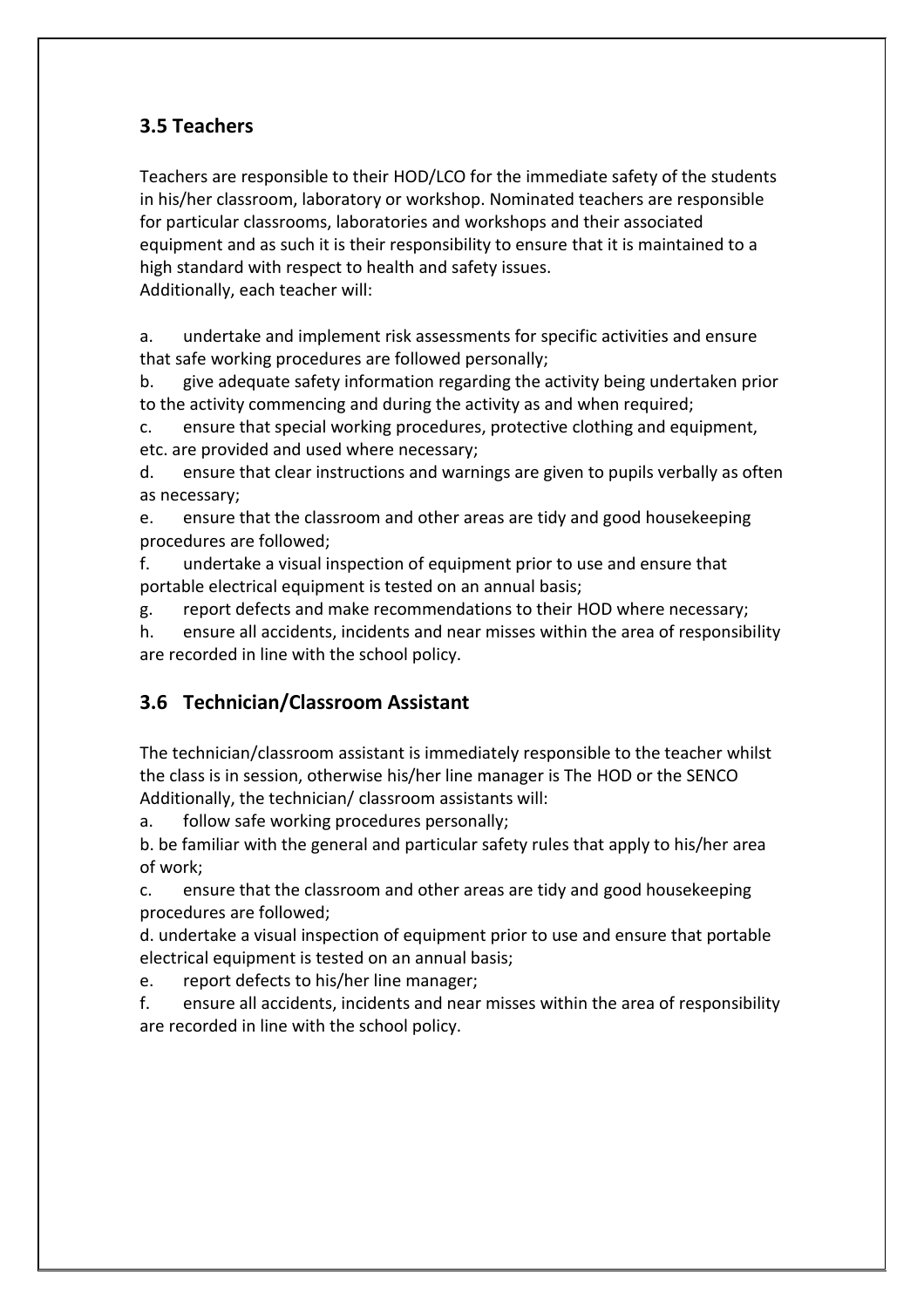### **3.7 SENCO**

SENCO are responsible for supporting health and welfare issues within the School and in particular will:

a. monitor student health records prior to entry and to report/advise HOD of illnesses that need to be brought to the attention of specific staff (e.g. epilepsy);

b. assist in the monitoring of first aid equipment and boxes on School site;

c. assist in the development and health promotion activities at the School;

### **3.8 Work Experience Co-coordinator (SLT)**

The Work Experience Co-ordinator is responsible for developing procedures to ensure that students, placed with employers for work experience as part of his/her programme, are not subject to unacceptable risks and in particular he/she will:

a. ensure that all work placement providers are assessed prior to use for the first time;

b. ensure arrangements are in place to comply with the guidelines issued by EA Work Experience team (or other external provider) are implemented and monitored;

c. assist in the assessment of placements where there are particular causes of concern;

d. ensure risk assessments are carried out for young people employed by or on work experience placement with the school and communicated to parents;

e. ensure that work experience employers are provided with written documentation indicating hazardous work areas/tasks that must not be undertaken by students unless proof of training/competence is available.

#### **3.9 Staff Liaising with Contractors**

Staff liaising with contractors carrying out work at the school should bear in mind that they have a responsibility to take appropriate action if they observe the contractor or his employees using any working practice or item of equipment which the member of staff considers to be dangerous or potentially dangerous. Such action could include reporting the matter to the Headteacher for him/her to rectify or, failing that, reporting to Vice Principal.

Staff must ensure that contractors arriving at site, report to Reception and a nominated person ensures that the contractors are informed of any hazards on the school site e.g. asbestos. Approval must also be gained by the contractor to start work. Only those staff nominated by the Headteacher to liaise with the contractors must undertake this activity due to the procedures put in place by the school to implement the EA Policy on Asbestos and the Management of Contractors.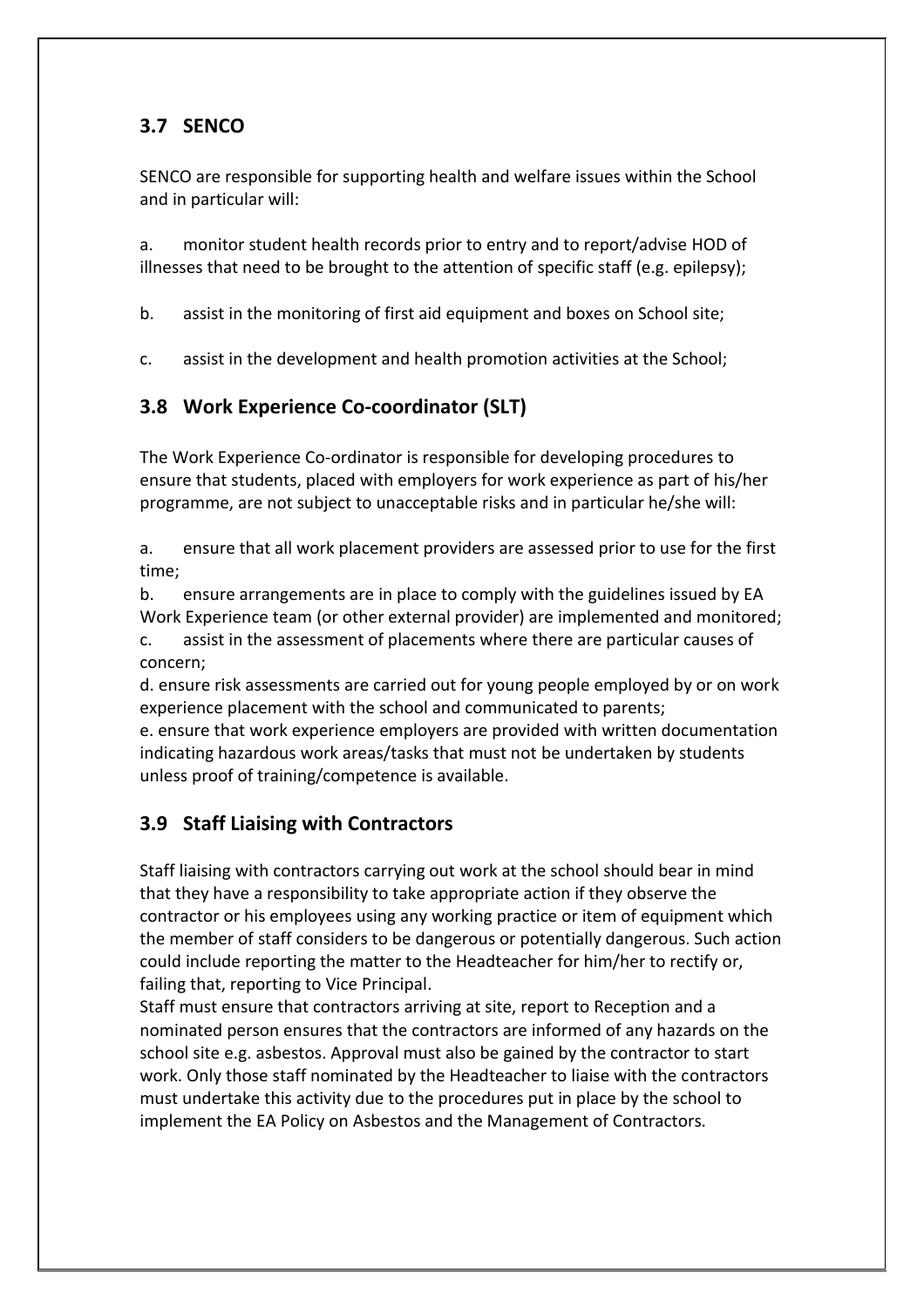### **3.10 Members of Staff Generally**

Each member of staff is responsible for his or her personal safety and that of other persons in the School by the proper observation of School rules and procedures (e.g. by ensuring visitors report to the Reception Area on arrival at the school. Staff are reminded of the general duty imposed by the Health and Safety at Work etc. Act 1974 at Sections 7 and 8

### **3.11 Staff Identification**

All staff are expected to wear a staff identification badge attached to a staff lanyard in order that Child Protection and safety procedures are followed.

## **4.**

### **4.1 Employees**

*'It shall be the duty of every employee while at work*

*a) to take reasonable care for the health and safety of himself and other persons who may be affected by his acts or omissions at work, and,*

*b) as regards any duty or requirement imposed on his employer or any other person by or under any of the relevant statutory provisions, to co-operate with him so far as is necessary to enable that duty or requirement to be performed or complied with.' 'No person shall intentionally or recklessly interfere with or misuse anything provided in the interests of health, safety or welfare in pursuance of any of the relevant statutory provisions,'*.16

#### **Students**

Each student is responsible for his/her personal safety and that of his/her colleagues by proper observation of school rules and procedures.

In particular, each student will:

a. observe standards of dress and behaviour appropriate to the working situation.

b. heed warnings and observe rules and ask for such warnings and rules where they are not made obvious.

c. not wilfully misuse, neglect or damage things provided for safety.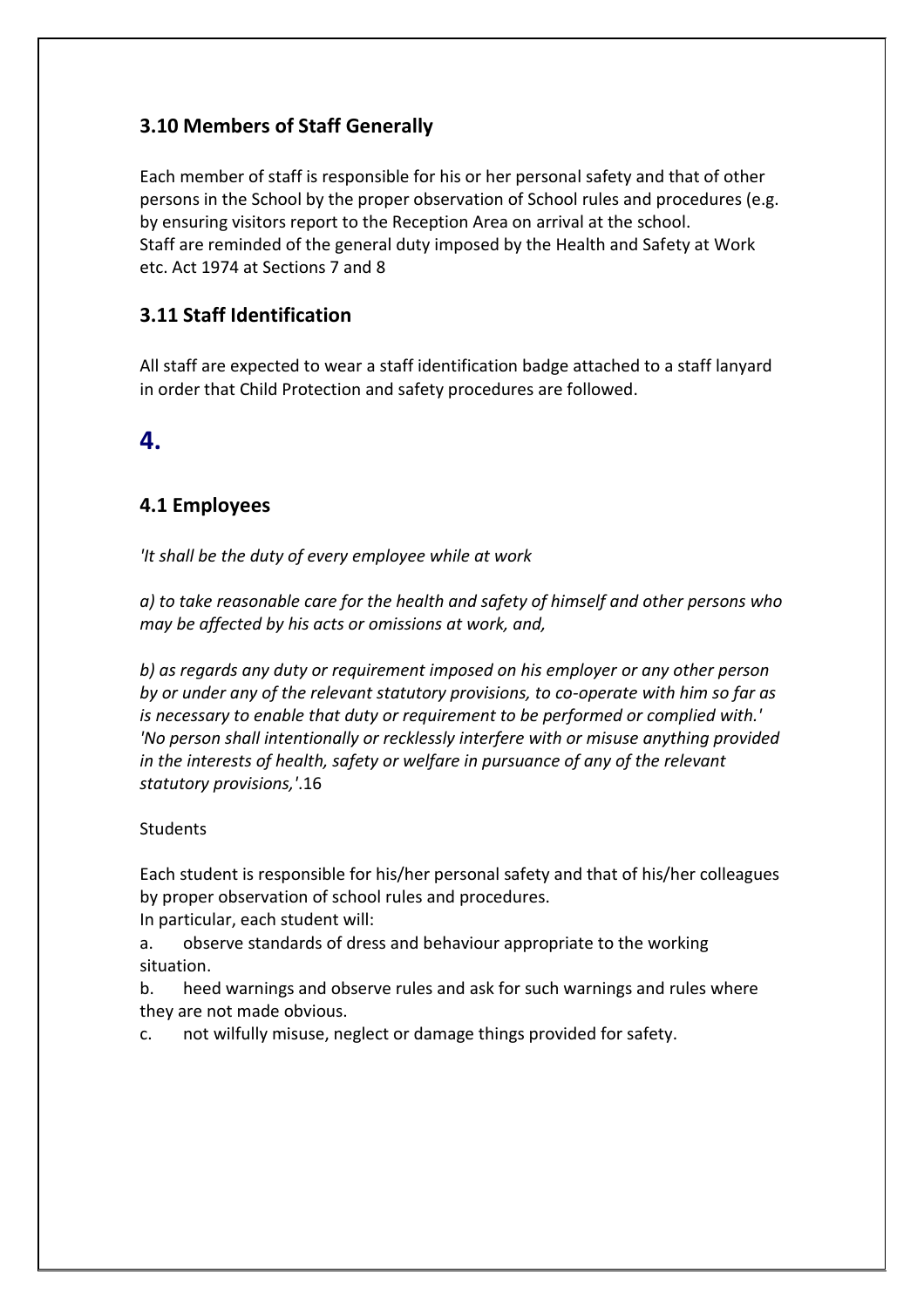# **Health and Safety Committee (if appropriate)**

The Health, Safety and Welfare Committee representing the various groups within the School is comprised of: Headteacher (Chair Person) 1 Member of the Governing Body Vice Principal HOD'S Union Safety Representatives (1 representative from each of the recognised staff unions)

*Where possible efforts must be made to ensure as wide a spread of curriculum and support areas of the school are represented.*

#### **Overall Function and Objective:**

To provide effective communication and consultation between management and employees to ensure that the health and safety policy is properly maintained and developed.

#### **4.2 Specific Functions:**

To consider information, statistics and reports relating to health, safety and welfare matters affecting the operational area within the purview of the Committee generally and to make recommendations/observations to the Governing Body accordingly.

To consider and make recommendations to the Governing Body regarding individual health and safety problems which have not been resolved at operational management/ safety representative level.

*Note: The School Health and Safety Committee, before considering any individual health, safety and welfare problem, shall satisfy itself that all possible steps have been taken to resolve the problem at departmental/ section level. The Committee shall normally not consider such cases until the above action has been taken. In the event of a safety matter not being resolved within the Committee, any representative is free to take the matter up with the Governing Body through his/her staff representative.*

To develop policy to improve and maintain health and safety issues for staff and students.

To encourage the implementation and maintenance of effective safety rules and practices at departmental level.

To encourage effective communication regarding health, safety and welfare matters. NB: Where a health and safety committee is not in place, consultation

arrangements must be put in place by the school and summarised in this section.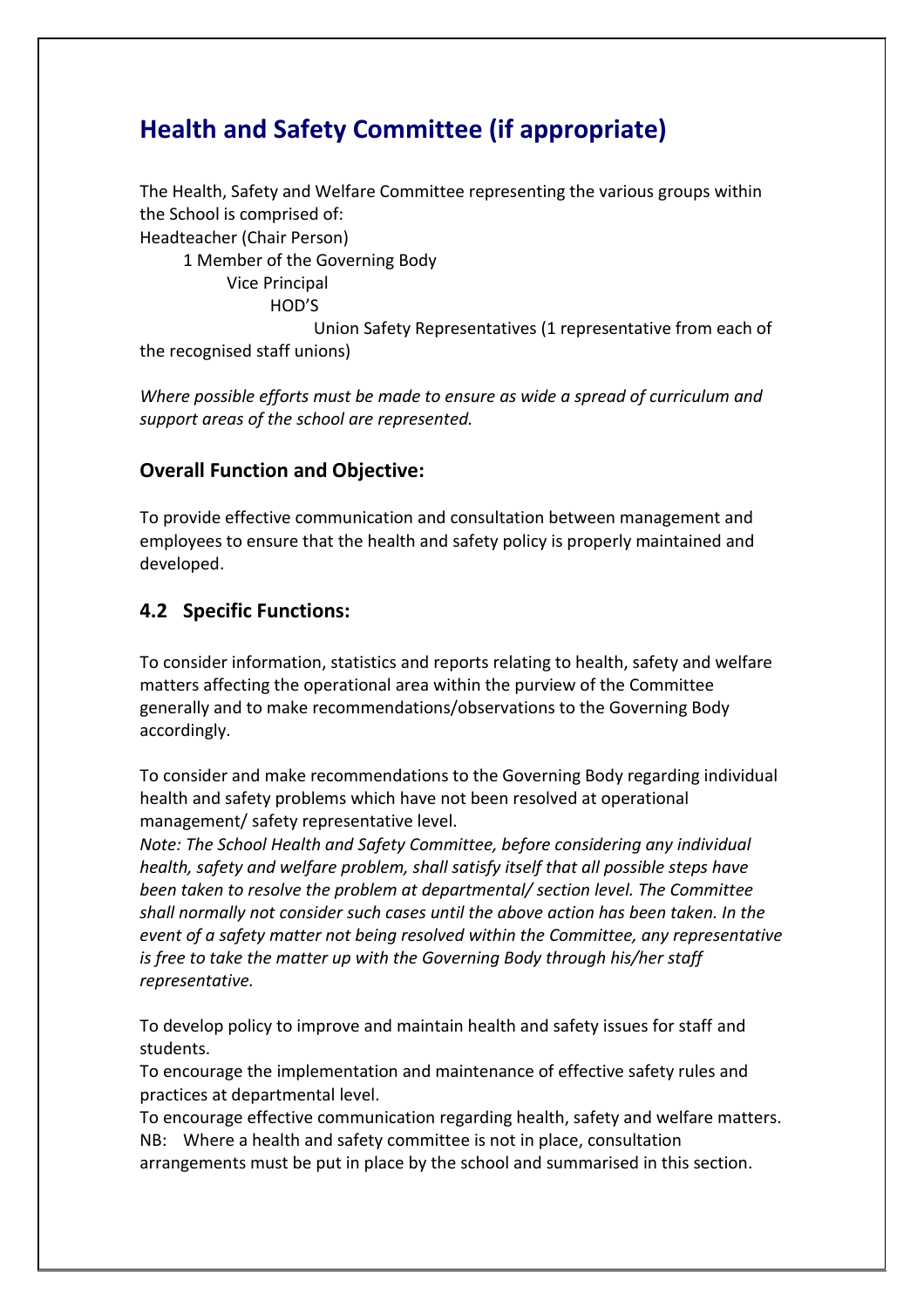# **5. Crisis Management**

A crisis management team has been set up to assist in the reduction of major hazards and risks and to action a recovery plan in the event of a serious accident. A separate Crisis Management Plan has been developed by the school and is summarised below.

#### **5.1 Crisis Management Team:**

- The Headteacher;
- Vice Principal:
- Chair of Governors/Health and Safety Governor.

#### **5.2 Function of the Crisis Management Team:**

- To act as the decision-making authority for the management of an incident.
- To develop the procedures and practices to be used for handling emergency situations and communicating these to all employees of the organisation.
- To establish and maintain a crisis management centre. The centre will have the
- necessary equipment available for rapid activation during an emergency. The equipment includes communications equipment, emergency plans and procedures,
- log to record all actions taken during the crisis, necessary office equipment and
- supplies and appropriate maps and building plans.  $\Box$  To assess the nature, degree and likelihood of threats to the organisation's interests
- (personnel, facilities, information and other assets) in order to determine the
- vulnerability to those threats of the organisation's personnel, facilities or assets.  $\Box$
- To test the crisis management plan on a regular basis to ensure that it is feasible and realistic. Whenever the plan is found to be deficient immediate corrections will be
- made.

# **6. General Emergency Procedures**

The summoning of emergency services is via the office administrator and the Headteacher.

Out of school hours, please contact emergency services by dialling 9 - 999 and the on-duty member of the site team.

In the event of a major disaster the Crisis Management Team must be alerted.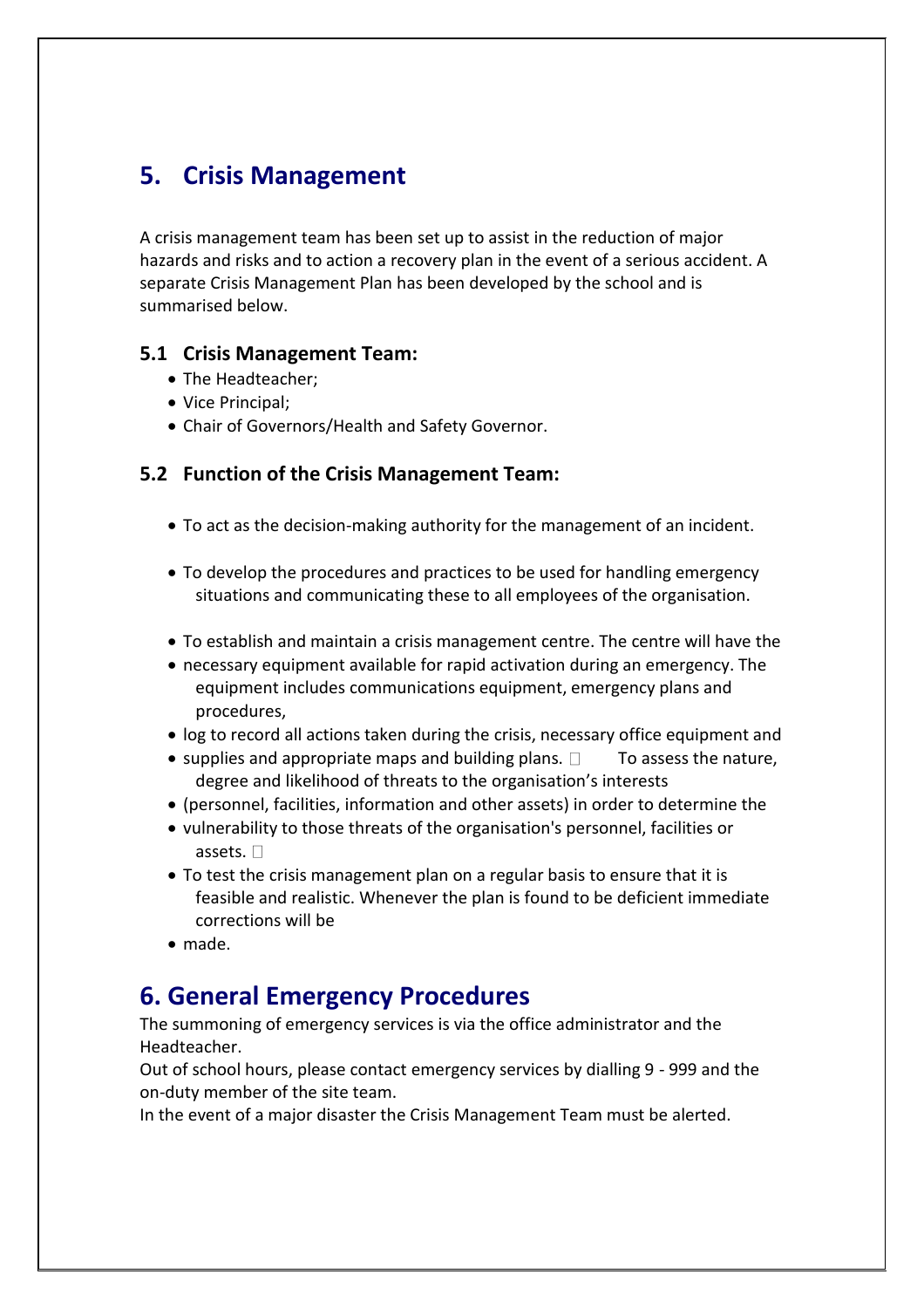# **7. Fire Procedures (See also Policy on Fire)**

The signal for evacuation will be the continuous ringing of the fire bell. Always evacuate the school if the fire alarm sounds – assume every alarm could be for real. Never re-enter the building while the alarm is still sounding of before a senior member of staff has confirmed it is safe to do so.

On hearing the alarm, leave the room you are in and proceed to the nearest safe exit out of the building, switching off the lights, closing the doors and windows as exiting the room.

Everyone must walk swiftly – not run – and take no belongings with them. When outside the building assemble the pupils at the assembly point. Check that all pupils/visitors/volunteers, etc are accounted for.

#### **Assembly Points:** *- published as an Appendix B*.

**The Receptionist** (or in their absence the Assistant) must take the registers and visitors book.

Staff must report to the senior member of staff whether all of their pupils /visitors /volunteers, etc are safely out of the building.

**Teachers** must know the correct route for evacuating the class which they are teaching, and it is the responsibility of the Headteacher to define the route and inform all members of staff. Theyare responsible for maintaining clear access to that escape routes at all times, and for helping to maintain access to the other escape routes. Teachers will be responsible for evacuating volunteers or other visitors to their classrooms in an emergency.

**Lunch time supervisors** must know the correct method for evacuating the building at lunchtime. This information will be conveyed by the Headteacher who will ensure that there is a lunchtime practice at least yearly.

**The Headteacher** will organise practice fire evacuations as appropriate, but at least once every other term and (ideally) before the end of the first week. Each fire drill will be recorded in the fire log and monitored for effectiveness by the Headteacher. The extinguishers will be serviced and maintained as part of an annual contract. This contract will be monitored via the premises inspection. Any faults must be reported to the Headteacher for immediate remedial action. Emergency evacuation notices are displayed in all classrooms. The building supervisor will ensure that these notices are displayed in a prominent position as part of the premises inspection.

**Any pupil with special needs** must be given special consideration by their class teacher as to whether or not a Personal Emergency Evacuation Plan (PEEP) is required. This will need to be devised with the Principal if the class teacher or SENCO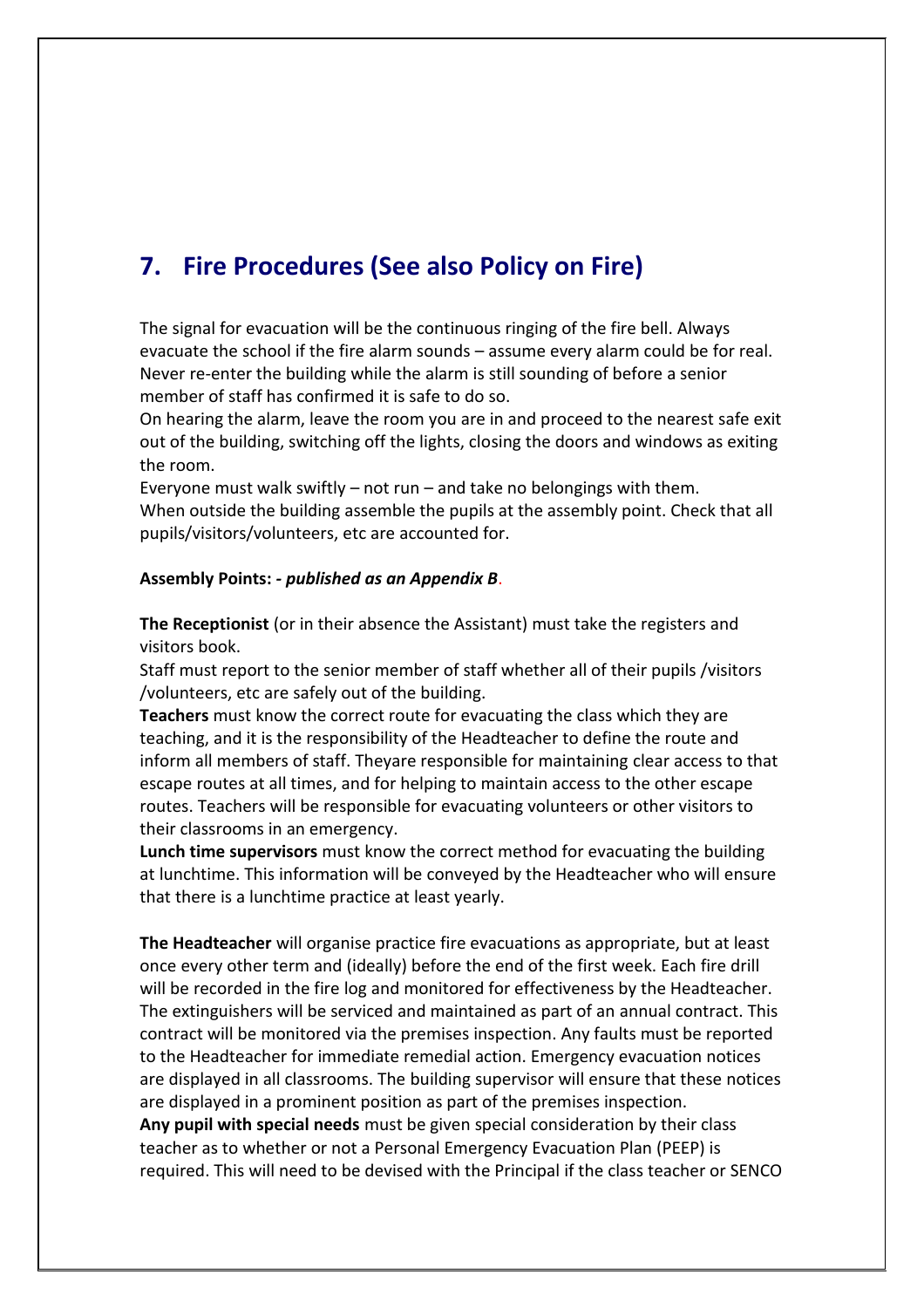identify a particular problem.

A fire risk assessment has been completed for these premises and will be reviewed on an annual basis or when any changes occur.

# **8. Bomb Incident Management**

Unlike fire evacuations it is difficult to define clear, mandatory guidelines that must be followed. Some decisions must be made at the time in question depending upon the actual circumstances. Therefore the Crisis Management Team will liaise with the Police and the Fire and Rescue Service and follow their advice on the evacuation procedure and assembly point. This will then be communicated to staff, pupils, visitors, etc by an appropriate means.

Any member of staff who receives information regarding a bomb on-site must immediately inform the Headteacher or a member of senior management in their absence.

# **9. First Aid Procedure (see also Policy on First Aid)**

There will be at least 10 people on the staff who will have current first aid training, with the aim that there should be one qualified person on site at any one time. The named first aiders for the school are listed in Appendix A at the end of this document.

First aid boxes are kept in the Office. The First Aid Co-ordinator provides first aid support and maintains a central supply of first aid materials to supplement first aid boxes. Parents will be expected to inform the school if their child has an allergy and a list of any such children will be kept and displayed.

All injuries which come to staff attention, no matter how slight, should be recorded on the relevant book.

In case of doubt as to whether or not a child's parent should be immediately alerted, contact The Head of Year or in their absence the form teacher. Err on the side of caution. In the event of an accident, if the parents (and their nominated contacts) are unavailable, we may consider it wise to send a pupil to hospital. In these cases the pupil will be accompanied by a member of staff.

# **10. Accident Recording and Reporting (see also Policy on Accident Reporting and Investigation)**

#### **In the event of an accident the following procedure must be followed:**

- render any equipment inoperative.
- summon assistance.  $\square$  if the injury is of a minor nature ensure follow-up treatment is carried out by reporting to the qualified First Aider.
- if the injury is of a major nature then an ambulance should be summoned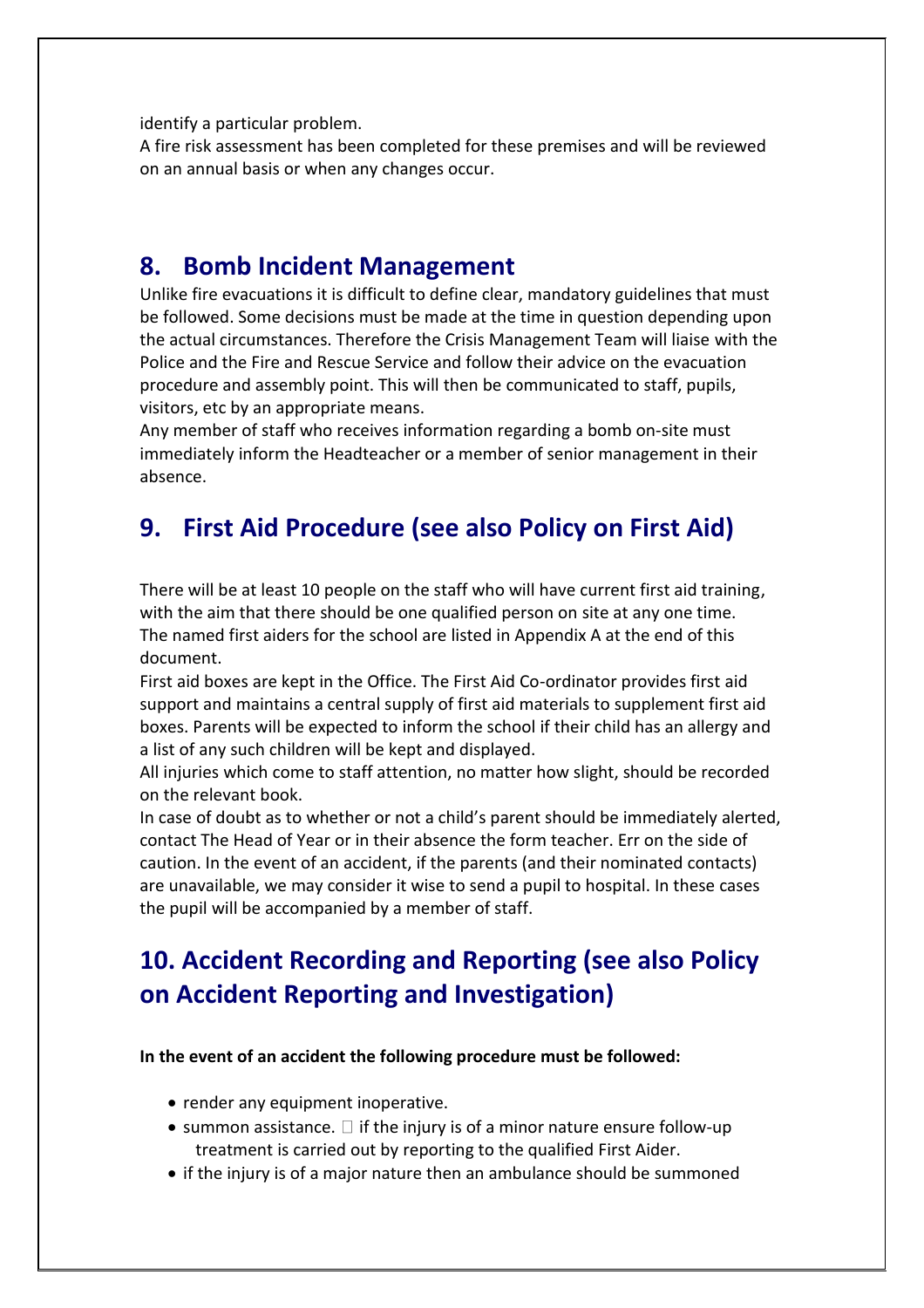- immediately without undue delay attempting to contact parents or guardians.
- if the injured is mobile then he/she should be taken for emergency treatment to the Hospital. The Headteacher or other member of the Senior Leadership Team is responsible for arranging for a member of staff to transport the student/staff
- to hospital.
- No student may be sent to hospital unless accompanied by an adult. The member of staff taking the injured person should:
- stay with the injured person and return with them; or
- $\bullet$  stay with the injured person until the parent/guardian arrives at the hospital and return to school.
- All staff must report any accident (or near misses) involving themselves or visitors/volunteers by recording the details on the schools reporting system. Pupil accidents, depending on the severity will be reported either on the minor injuries form and/or schools accident book .
- Specified categories of incidents are reportable to the HSE and these will be undertaken by the Health and Safety team.
- All accidents will be investigated to prevent re-occurrence. The Health and Safety Co-ordinator will monitor the accidents to identify trends. The Governors sub committee will also receive information on accidents at each meeting.

# **11. Health Issues**

#### **11.1 Smoking (see also the Policy on No Smoking)**

In an effort to reduce the risk to health from passive smoking, there is a No Smoking Policy anywhere on the school site.

#### **11.2 Alcohol and Drug Abuse (see also the Policy on Drugs and Alcohol)**

Staff attending work while under the influence of alcohol or drugs creates an unprofessional image of the school and increases the risk of accidents both to themselves and to colleagues. To minimise the probability of accidents from alcohol or drug abuse, staff whose judgment is impaired will be excluded from work and will be subject to disciplinary procedures.

- If you are feeling depressed or anxious about either your work or social situation alcohol or drugs will not provide a long term solution*.* For help contact **Carecall Counselling Service,** advertised on the school website, provide confidential help and support.
- Some drugs prescribed for medical reasons are likely to impair judgment and lower concentration.
- If you feel you are affected when on medication please inform your line manager so that additional arrangements may be made to safeguard you while at work.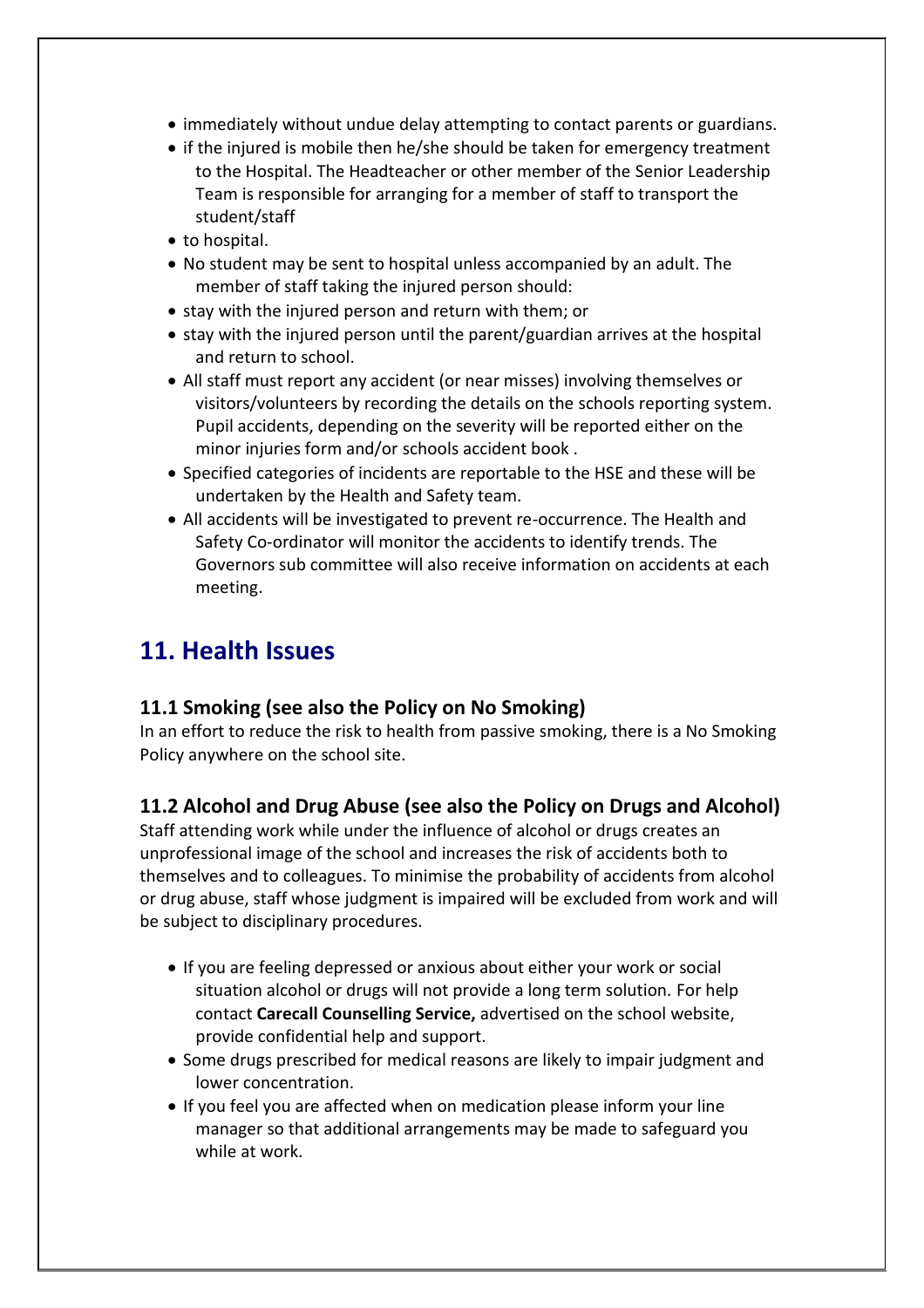#### **11.3 Staff Wellbeing (see also the Policy on the Management of Stress)**

Stress is defined by the Health and Safety Executive as "the adverse reaction people have to excessive pressures or other types of demands placed on them." This distinguishes stress from the pressures or challenges that provide the motivation for everyday living. Being under pressure can often improve performance but when demands and pressures become excessive they can lead to stress. People respond to pressure in different and individual ways. Much will depend on an employee's personality, experience, motivation and the support available from managers, colleagues, family and friends. Difficulties faced outside of work can also have an impact on someone's ability to cope or function well at work. If stress is intense and sustained it can lead to mental and physical ill-health and contributes to employee ill-health and sickness absence. It is important that all staff are aware of the factors that can give rise to stress (stressors) so that where possible their causes can be foreseen and appropriately managed before damage/harm is done. The Headteacher will liaise with staff in identifying the individual stressors and, where practicable, steps will be taken to minimise/eliminate these stressors. Workloads and stressors will be monitored on an on-going basis as part of 1:1 reviews.

# **12. Risk Assessments and Guidance Notes/School Codes of Practice (see also Policy on Risk Assessment)**

Specific risk assessments are required for activities involving fire, manual handling, substances and the use of display screen equipment while more general risk assessments must be completed for those activities where specific assessments have not been carried out.

Although risk assessments relating to most activities of the school will have been or will be completed on your behalf, all staff have a responsibility to make themselves familiar with both the general and the specific risk assessments relating to your area of work. Copies of these assessments are held by Headteacher

Areas of work or activities that are deemed to be more hazardous are likely to have detailed, documented arrangements to minimise the associated risks. It is the responsibility of staff to make yourself aware of the contents of those relating to your area of work.

Various Codes of Safe Working Practice and guidance issued by the Department for Education are available either in school or by accessing on the Web. Appropriate information is also held at Departmental level. All new and existing staff should be aware of the contents relevant to them.

#### **12.1 Departmental Health and Safety Policies**

All Heads of Department are responsible for drawing up and maintaining policies for Health and Safety within their Departments. These policies will be consistent with the school policy and will reflect the specific needs, practices and hazards relating to the Department.

These Departmental Policies will be part of the Departmental Guidelines issued to all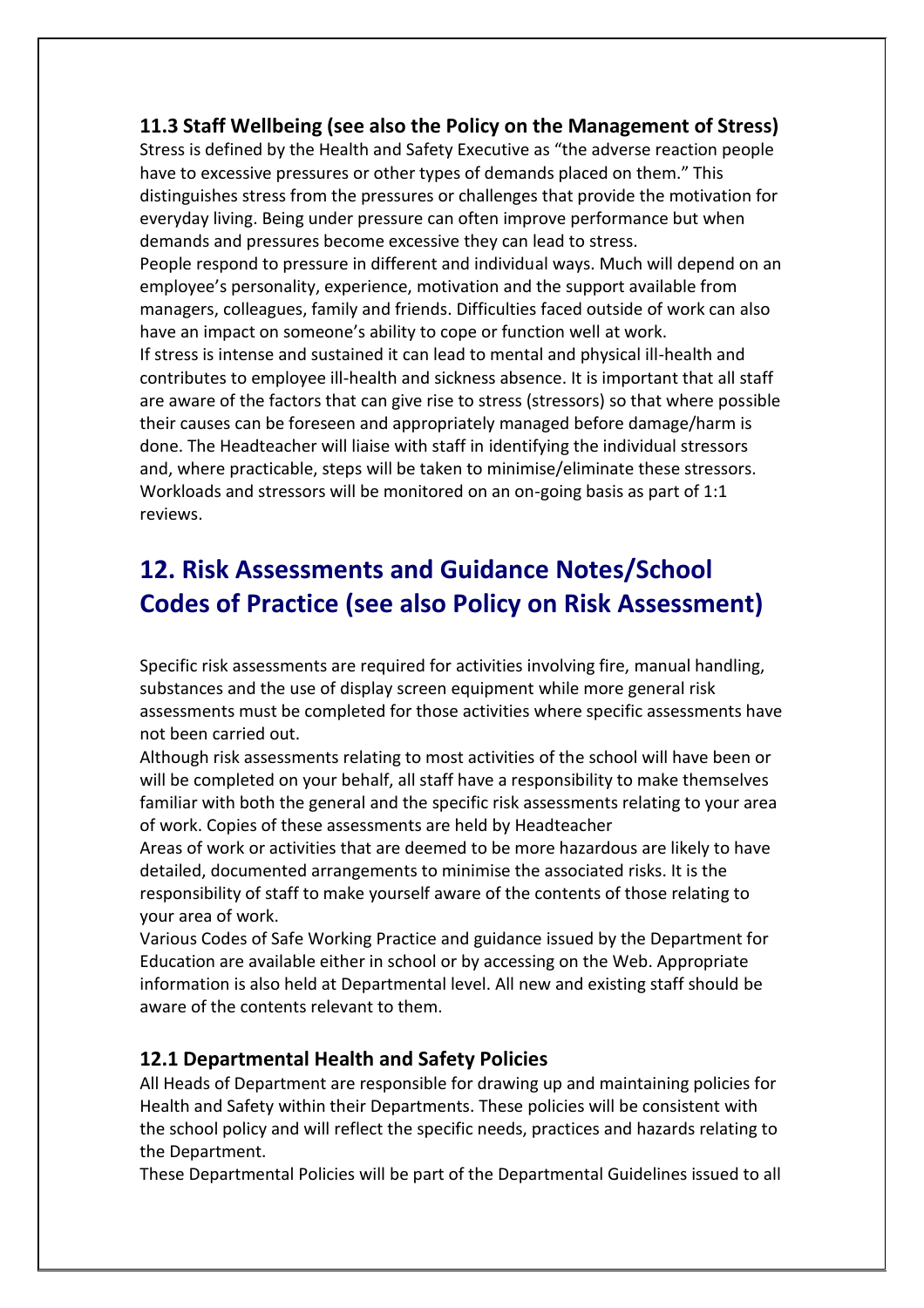members of staff teaching or working within the Department and held by the SLT Learning Co-ordinator.

# **13. Specific Hazards**

Schools are not generally considered as dangerous places to work in, but they can still create risk of injury or to health. The hazards relevant to this school are detailed below along with the safe procedures put in place to manage the risk.

### **13.1 Asbestos (see also the Policy on Asbestos Management)**

The school has had an asbestos survey completed for the premises and staff will be informed of the locality of any asbestos containing materials within the school and should record that this has been undertaken. Asbestos materials in good condition are safe unless asbestos fibres become airborne, which may happen when materials are damaged. It is essential that where asbestos has been identified that staff follow the safe working systems within the school and ensure that the fabric of the building is not disturbed and follow the escalation procedure in the Asbestos policy where damage to an asbestos material has been identified. . The Site Manager has been nominated to liaise with contractors to ensure that they are provided with relevant safety information and will approve works to be undertaken in school.

### **13.2 Legionella (see also Policy on Legionella Management)**

The risk of contracting Legionellosis from our water system is low, but a managed approach to the condition and use of water systems is vital to manage risk, raise awareness of standards and ensure compliance with specific statutory requirements. Therefore a process is in place to commission a risk assessment of our water systems that will be reviewed on a bi-annual basis or where there has been a physical change to the water distribution system along with the risk assessment recommended regular monitoring undertaken by the caretaker.

## **13.3 Display screen equipment (see also Policy on Display Screen Equipment)**

All staff that use PCs must complete the Workstation Self-Assessment Checklist to be returned to Headteacher.

The nominated DSE Assessor will be trained and an audit of all staff will be undertaken to identify those staff who would be considered as DSE 'users'. DSE 'users' are entitled, if they wish to an eyesight test, particularly if they are experiencing visual difficulties associated with the use of DSE, and if they request it. The optician's fee for the eyesight test will be reimbursed by the school. The standard letter must be completed by the employee prior to the eye test, and taken to the optician. The employee must return the completed form to their line manager after the test.

If the optician confirms that a user requires new visual correction specifically for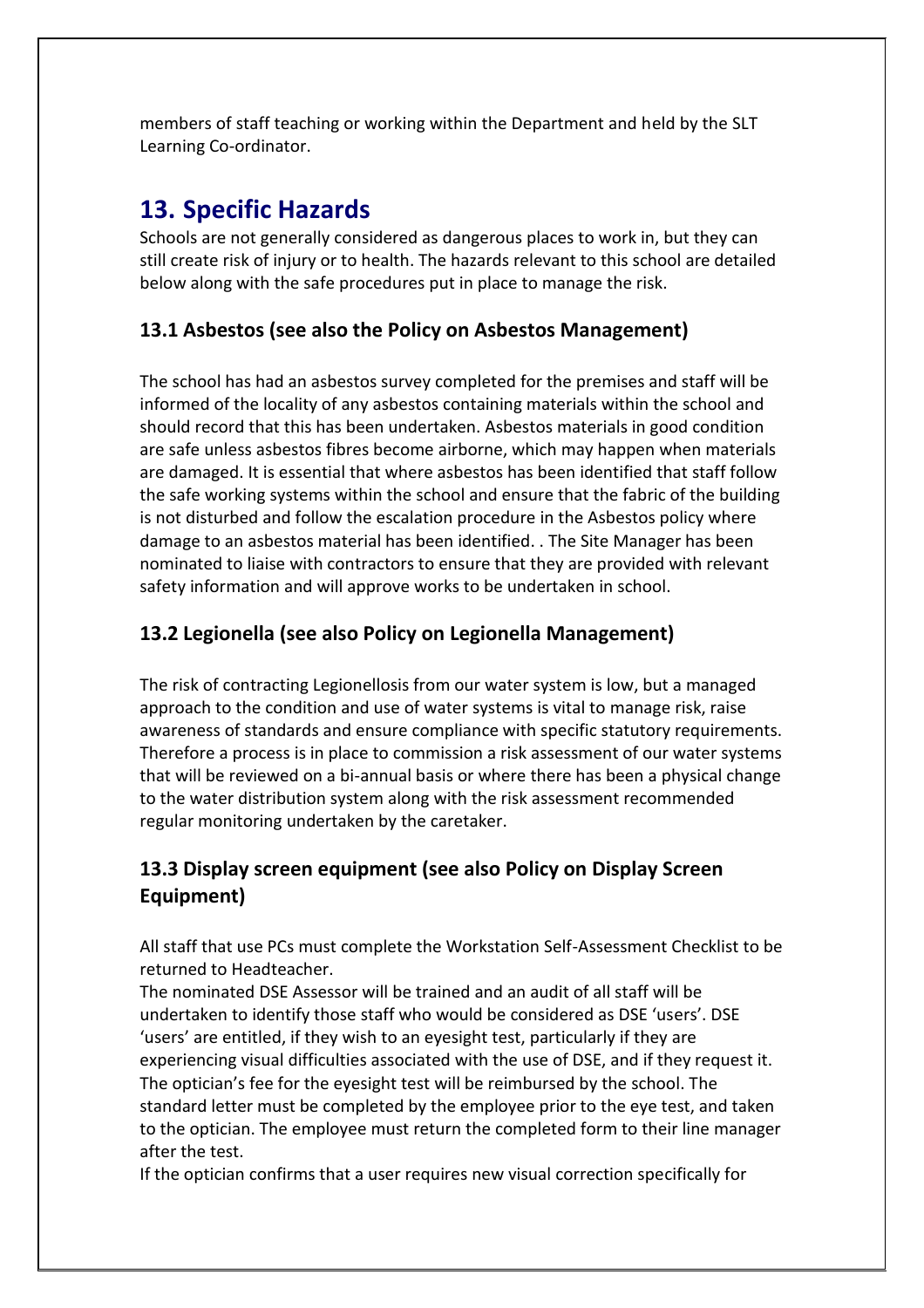work with DSE, as indicated by a tick in box 3 of the Optometrist's Report, the school will pay a contribution towards the cost. It should be noted that some users who already wear glasses may or may not need special glasses for display screen work.

### **13.4 Electrical Equipment (see also Policy on Electricity)**

All staff are responsible for ensuring that they use and handle electrical equipment sensibly and safely. Any pupil or volunteer who handles electrical appliances does so under the supervision of the member of staff who so directs them.

All electrical equipment is checked annually under the terms of the maintenance contract. The Site Manager is responsible for maintaining accurate records and ensuring that all equipment in current use is checked and for making arrangements for the equipment to be accessible.

If there is any doubt about the safety of the equipment it will not be used. Any potential hazards will be reported to The Headteacher immediately.

The Headteacher must be aware of, and approve the use of any item being brought into schools by a member of staff, volunteer or a pupil. The Headteacher must be aware of and approve the arrangements for temporary electrical extensions required for drama productions, Christmas decorations.

#### **13.5 Machinery and Equipment**

There is a list of all equipment owned by the school and this is kept by individual departments. Maintenance schedules are in place to ensure that all equipment is safe. Guidance notes will be kept individually by departments on the relevant machinery and equipment used by their staff and pupils.

Where manufacturer's instructions are not available the Head of Department will prepare instructions for maintaining the equipment, for machinery and will liaise with the Headteacher to obtain such advice as may be needed for preparing those instructions. A copy of the instruction will be exhibited close to the equipment or machinery to which it relates.

#### **13.6 Moving and Handling**

All equipment must be moved safely. Large pieces of equipment will only be moved by people who have received training. PE equipment may be moved by pupils but they must be given clear instruction in the correct way to lift and handles items. Close supervision is appropriate at all times.

The headteacher will be responsible for undertaking risk assessments for moving and handling tasks, including those activities carried out by pupils. Training will be offered to those staff who are expected to lift objects. If you are apprehensive about your capability to move goods, equipment or furniture, please either ask for help or do not undertake the activity.

Where lifting equipment is provided, only those members of staff who have been trained in the use of the equipment may undertake this activity.

If there is a requirement for pupils be moved, the Headteacher will arrange for a Back Care Adviser to undertake an individual moving and handling assessment supplemented by training for specific staff.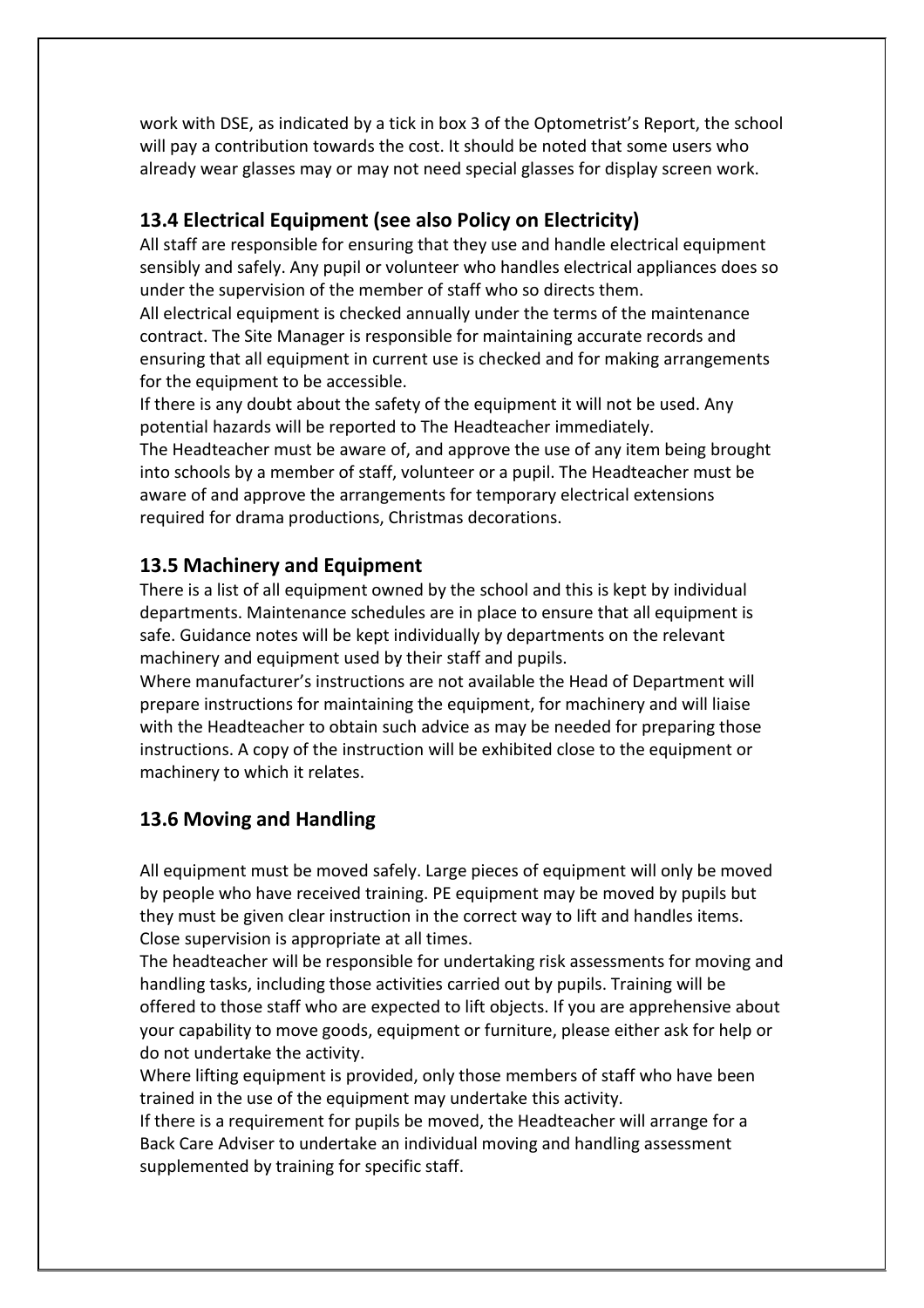### **13.7 Housekeeping**

The risk of injury within the workplace is most likely to be caused by the more mundane hazards as a result of poor housekeeping. Trips and falls can be caused by trailing cables, objects left on floors, traffic routes blocked within the classroom. It the responsibility of the teacher to ensure that their classroom has clear traffic routes and that exit routes are kept clear. The Heads of Department will undertake an inspection whilst opening the school each morning to ensure that communal areas are free from trip hazards, etc. The HOD's will report all hazards, obstructions, defects or maintenance requirements to the Headteacher. It is the duty of all staff to be vigilant and aware of possible hazards. If any spillages occur, these should be dealt with immediately.

The school will be cleaned as per the cleaning schedule and will be monitored by the Site Manager. All waste will be disposed of according to appropriate health and safety guidelines.

#### **13.8 Violence at Work**

All staff must report to their line manager/Vice Principal any incident of aggression or violence (or near misses) directed to themselves from any source.

#### **13.9 Off-site Visits (see also Visits Guidance and Regulations)**

The school has a separate policy on Off-site visits. Staff must ensure that prior to planning or accompanying an off-site visit, that they are aware of the school and EA policy on Off-site Visits.

#### **13.10 Work Experience Placements**

The school has a separate policy on the arranging of work experience placements. As specific legislation applies to young workers including students on work experience, it is essential that the school's work experience policy is followed.

#### **13.11 Hazardous Substances (see also Policy on Hazardous Substances)**

Responsibility for implementation for the Control of Substances Hazardous to Health (COSHH) Regulations, annual review and (where necessary) updating has been delegated to Heads of Departments. The main departments that use these types of substances are Design Technology, Art, Science, Reprographics and the Site team. The legislation requires that any substance used in the school must have a product safety data sheet, and that hazard and risk assessments for that substance be carried out, maintained in written form, and available to the users.

A record of the arrangements currently in force will be maintained by the Heads of Department. It may be inspected by the staff (or, indeed, by the Health and Safety Executive) at any time.

Any colleague unsure of their position in relation to COSHH may consult the headteacher.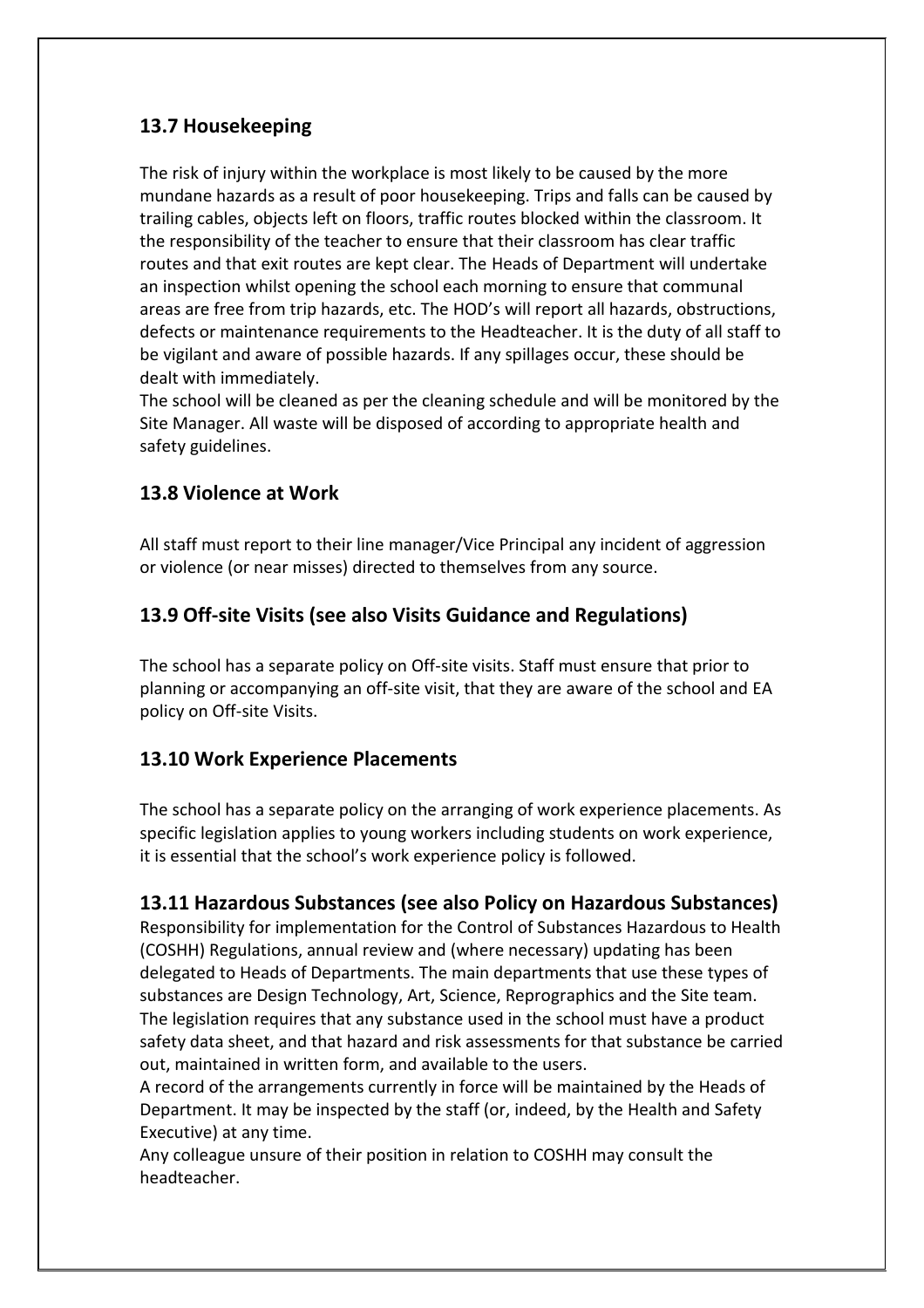## **13.12 Radiation (if appropriate)**

The Science Department holds a selection of radioactive substances. A Radiation Protection Supervisor has been nominated within the school along with a Radiation Protection Officer for Children's Services. The Radiation Protection Adviser is appointed by CLEAPSS on behalf of the school and local authority. The role of the Radiation Protection Supervisor and Officer is to ensure that the school complies with the Ionising Radiations Regulations. Further information is contained in the Science Department's safety policy.

# **14. Use of Minibuses and Other Vehicles**

The Guidelines for Minibus Operation apply to all minibuses and other large passenger-carrying vehicles e.g. people carriers and are also the minimum standards to be applied to any vehicle hired for use on school business. **Eligibility to Drive –** All drivers must:

 be aged 25 and under 65 and have held a full current driving licence for at least three years without claim or conviction and have the CPC (Certificate of Driver Professional Competency) and D1 on their licence

Drivers of vehicles on the school site are subject to all normal regulations including the wearing of seat belts and crash helmets. A speed limit of 10 mph is imposed on vehicles on site. Drivers of all vehicles, whether car or motor cycle must not drive carelessly or inconsiderately on any occasion.

Procedures are in place to notify The Site Manager of any faults identified with the minibus. Guidance notes on what to do in case of an accident are kept in the glove compartment of the minibus.

# **15. Administration of Medicines (see also Policy on the Administration of Medicines)**

The school has a separate policy on the local arrangements for the administration of medicines and staff should make themselves familiar with the content of that document.

**Student Welfare** will administer medicines and keep a record that they have been given. We must stress that pupils should not be at school if they are unwell and if at all possible, pupils should receive their medication at home.

For all medicines to be administered parents should complete a consent form. Each time there is a variation in the pattern of dosage a new form should be completed. A new form should be completed for each medicines to be administered.

The smallest practicable dose should be brought into school in individual original containers, which should be clearly labeled with the pupil's name and dosage instructions.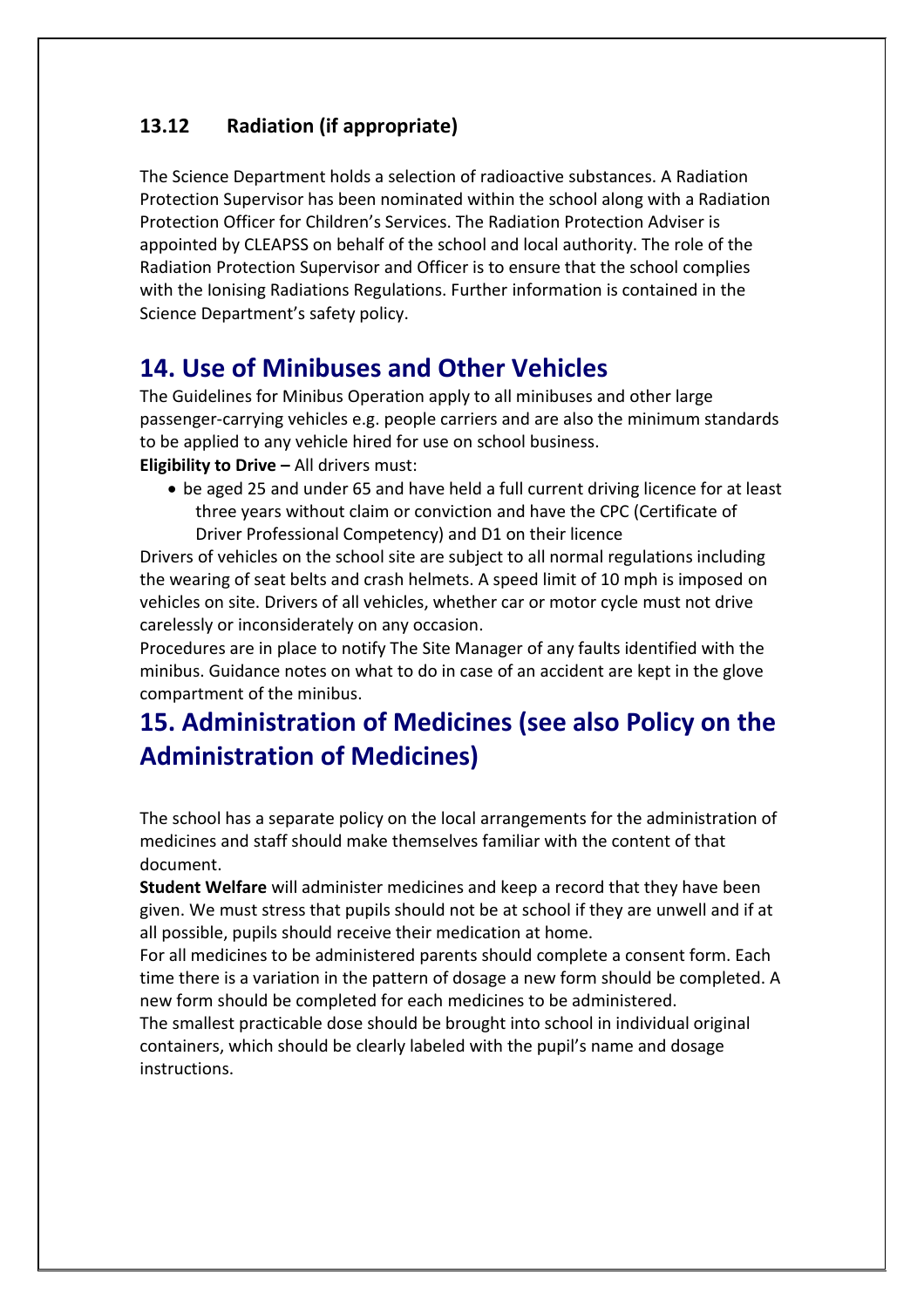# **16. Complex Health Needs (see also guidance on supporting young people with Complex Health Needs)**

The school has a separate policy on the local arrangements for supporting children and young people with complex health needs and staff should make themselves familiar with the content that document.

Complex health needs may include the following:

- Restricted mobility;
- Difficulty in breathing;
- Problems with eating or drinking;
- Continence problems;
- Medical conditions e.g. diabetes, epilepsy;
- Susceptibility to infection.

# **17. Training and Information**

Will be undertaken by the Headteacher, in conjunction with the Heads of Department to identify the mandatory health and safety training required for each member of EA Health and Safety Training Policy and the Headteacher will ensure that staff are released for this training.

All members of staff will receive a comprehensive health and safety induction when they commence employment with the school and the induction will include specific elements of this policy being brought to their attention. A volunteer will receive a specific induction relevant to the activities they are undertaking in school. The Headteacher will:

- inform staff of any changes in the policy;
- assess the training requirements of the staff and integrate those needs onto the school development plan to inform governors;
- assess the training needs of new members of staff.

Every member of staff will be made aware of the College's Policy on Health and Safety and will be shown how to access the document via the school website. If any member of staff feels the need for training they must alert their line manager. Staff are also reminded that they must provide notice of 3 months if qualifications relating to Health and Safety issues are due to expire, e.g. First Aid.

The school has developed a supply teacher's pack and this will be issued to all supply staff that includes health and safety information.

# **18. Monitoring Health and Safety**

Health and safety standards must be monitored by the senior leadership team in conjunction with the school governors by the following:

- the Senior Leadership Team will include health and safety as part of the agenda of their regular meetings;
- the Headteacher will conduct an annual premises inspection and trade union